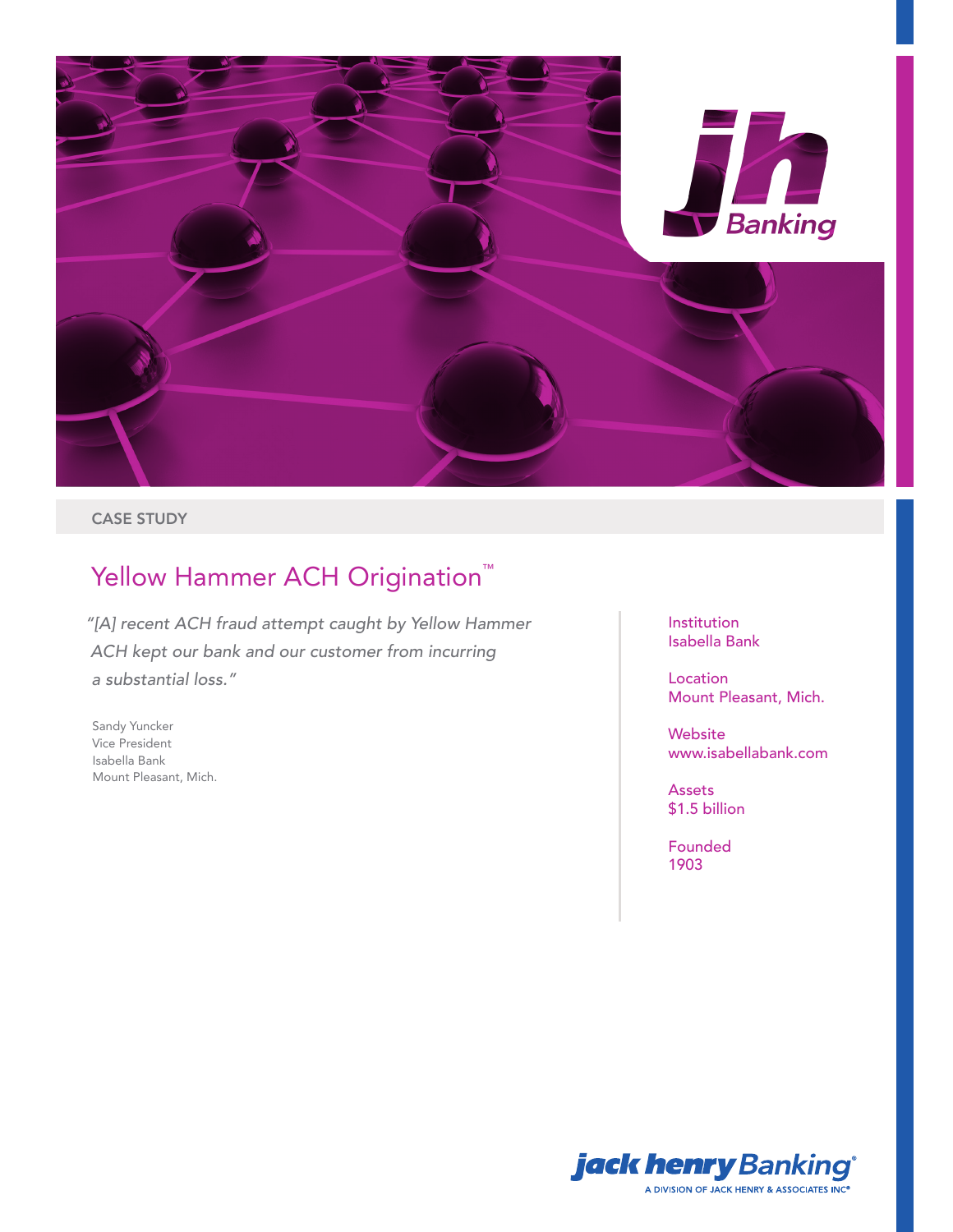## Yellow Hammer ACH Origination

Near-real-time monitoring of ACH transactions

Since 1903, Isabella Bank has been committed to serving the local needs of its communities. Among some of the bank's most valuable assets are the long-term relationships it has established with its customers.

To help protect the trust and confidence that builds those banking relationships, Isabella Bank decided to implement a security program that would defend against fraudulent ACH origination attempts in 2011. As an existing Jack Henry Banking® client, the bank sought out their Yellow Hammer ACH Origination solution.

Vice President, Sandy Yuncker, details the benefits of Yellow Hammer ACH below.

#### JHB: What was your primary reason for implementing Yellow Hammer ACH?

Yuncker: We wanted to prevent losses to our customers and our bank. So to reduce risk, we decided to automate the process as much as possible.

#### JHB: Prior to implementing this solution, did your bank perform these processes manually, or did this solution replace an existing automated solution?

Yuncker: Prior to implementing Yellow Hammer ACH, we were performing everything manually. However, we recognized the need for an automated process to avoid human error and increase efficiency

#### JHB: Yellow Hammer is fully integrated with your core processing system – how has that made the product suite more user-friendly?

Yuncker: It's a huge help to see the whole transaction, signature card, etc. at a quick glance. Full integration gives a complete picture of the account relationship.

#### JHB: Can you please summarize a success story with Yellow Hammer ACH?

Yuncker: When a customer recently logged into his NetTeller® Cash Management™ account, he noticed several page errors. The multifactor authentication solution kicked in immediately and began asking security questions. Upon entry into his account, the customer found that an existing ACH file had been fraudulently initiated. Further investigation proved that the names and account numbers had been changed.

It was at this same time that Yellow Hammer ACH performed its semi-hourly update and found the discrepancy as well. At the bank, we uninitiated the file, put a "hold" on the NetTeller ID, and reset the customer's passwords. After pulling all tracking documentation, it was determined that this customer had been a browser attack victim.

#### JHB: Can you comment on a confirmed or projected ROI on Yellow Hammer ACH at this time?

Yuncker: While I can't comment on an ROI, I can say that this recent ACH fraud attempt caught by



*"Jack Henry Banking's Yellow Hammer representatives continually go above and beyond for our bank. They're quick to correct issues and keep us informed of any ongoing updates."* 

Sandy Yuncker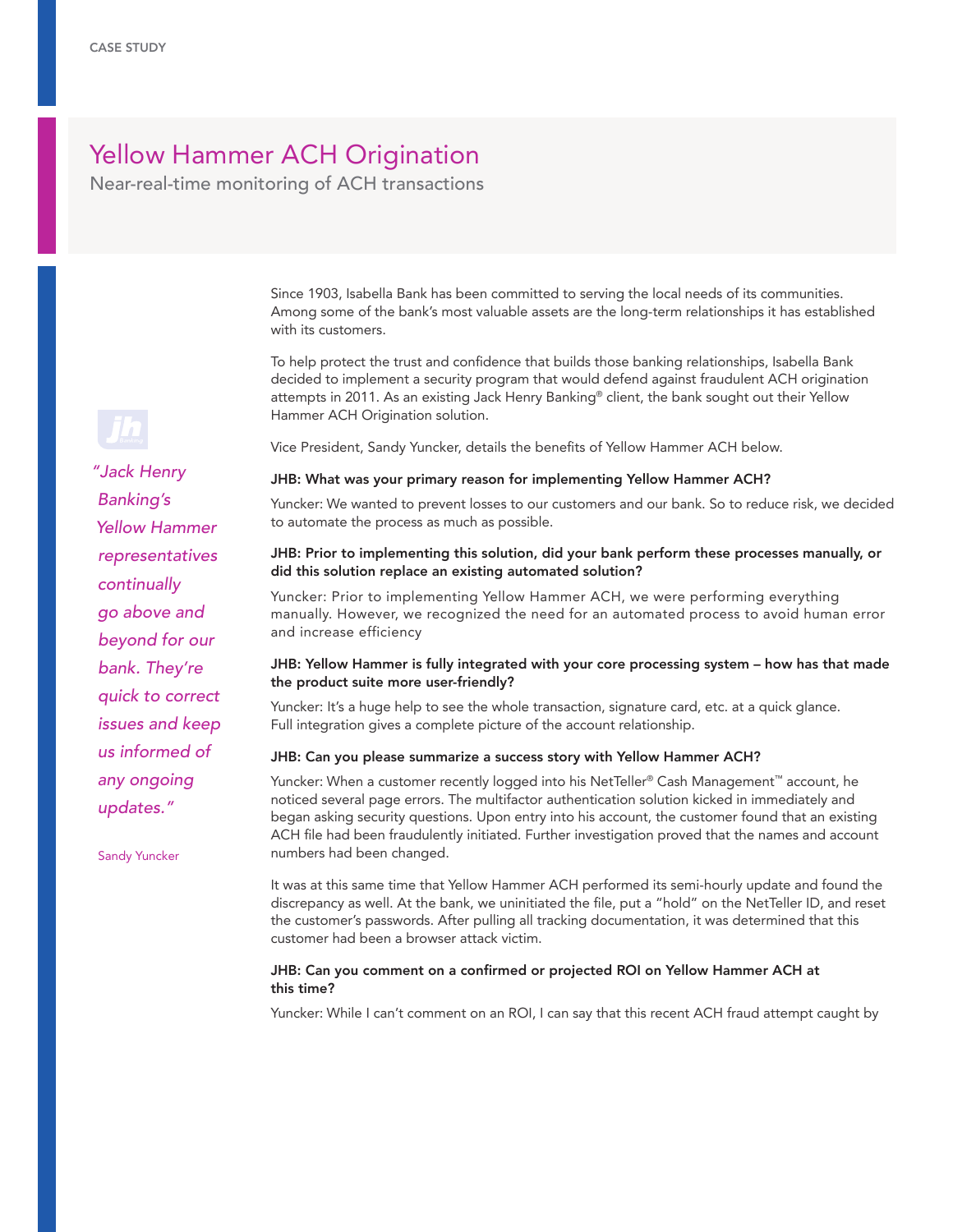

Yellow Hammer ACH kept our bank, and our customer, from incurring a substantial loss.

#### JHB: Can you tell us about your experience with other Yellow Hammer products?

Yuncker: We utilize Yellow Hammer Fraud Detective™ to monitor possible forged signatures, counterfeit checks, and large deposited fraudulent items, such as lottery winnings and money mule attempts. We depend on Yellow Hammer EFT Fraud Detective™ to catch debit card fraud and to help us limit losses due to fraudulent transactions. We also use Yellow Hammer BSA™ to file Suspicious Activity Reports (SARs) with FinCEN. SAR filings are also monitored to ensure that the requisite 90-day review is completed. Yellow Hammer BSA also reviews the OFAC SDN list via List Search; and the Customer Due Diligence (CDD) and Account Due Diligence (ADD) are completed within this module to create the risk ratings for our customers.

#### JHB: Can you comment on the service you've received from Jack Henry Banking?

Yuncker: Jack Henry Banking's Yellow Hammer representatives continually go above and beyond for our bank. They're quick to correct issues and keep us informed of any ongoing updates.